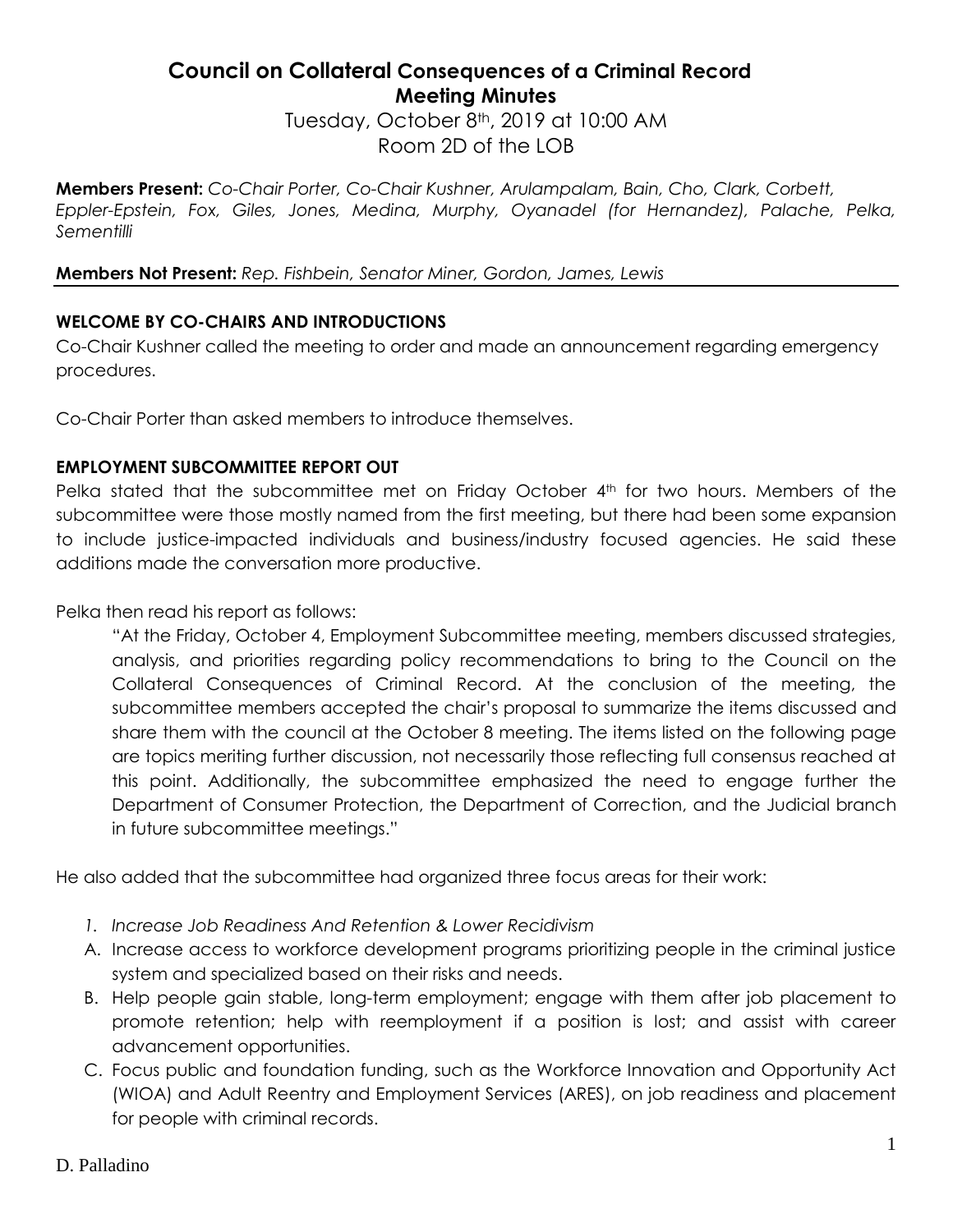- D. Further criminal justice system efforts to connect people to identification, transportation, and job training and placement during reentry
- E. Analyze any potential unintended consequences of court, supervision, and program requirements on employment and job retention.
- *2. Engage Employers*
- A. Identify growth industries in the state, prioritize training to help the population develop the needed skills to fill those positions, and consult with employers from various sectors to develop programs and pathways to jobs.
- B. Increase employers' timely access to the Workforce Opportunity Tax Credit (WOTC) for hiring people with barriers to employment, including those with felony records.
- C. Provide information to employers on vocational training, education, supervision, and services that people in the criminal justice system are eligible for.
- D. Train human resource professionals and employers on considering criminal record in the totality of the application.
- E. Help employers reduce liability for hiring, including access to fidelity insurance bonds through the US Department of Labor's Federal Bonding Program that indemnifies employers for loss of money or property through dishonest acts of employees.
- F. Hold second-chance-hiring forums with business leaders and associations as well as employers to elevate the advantages of hiring people with criminal records and help reduce stigma.
- *3. Lower Barriers to Employment*
- A. Prohibit discrimination on the basis of a criminal record.
- B. Revise statutory and administrative policies to provide individualized assessments of applicants instead of blanket policies barring all applicants with criminal histories.
- C. Make certain indefinite collateral consequences time-limited, and restore discretion to certain collateral consequences that currently are mandatory.

### **HOUSING SUBCOMMITTEE REPORT OUT**

Cho stated that his group met with a wide variety of stakeholders in housing – both private and public. The group determined they wanted to look at housing comprehensively.

He shared that they developed a problem statement as follows:

- Many people are rejected from private, public, and subsidized housing based on their criminal records.
- When people are denied housing based on their criminal records, they may face a higher risk of becoming homeless. In turn, for people recently released from incarceration, the lack of stable housing—along with a lack of adequate income and employment—may increase the risk of recidivism to the criminal justice system. Research analysis has found, for example, that one-fifth (approximately 1,200 people every year) of Connecticut's sheltered homeless population are people recently released from a DOC facility.
- On the other hand, research has shown that having stable housing can also reduce the risk of recidivism and re-incarceration. This suggests that denying housing to people based on criminal history can have the unintended consequence of decreasing public safety.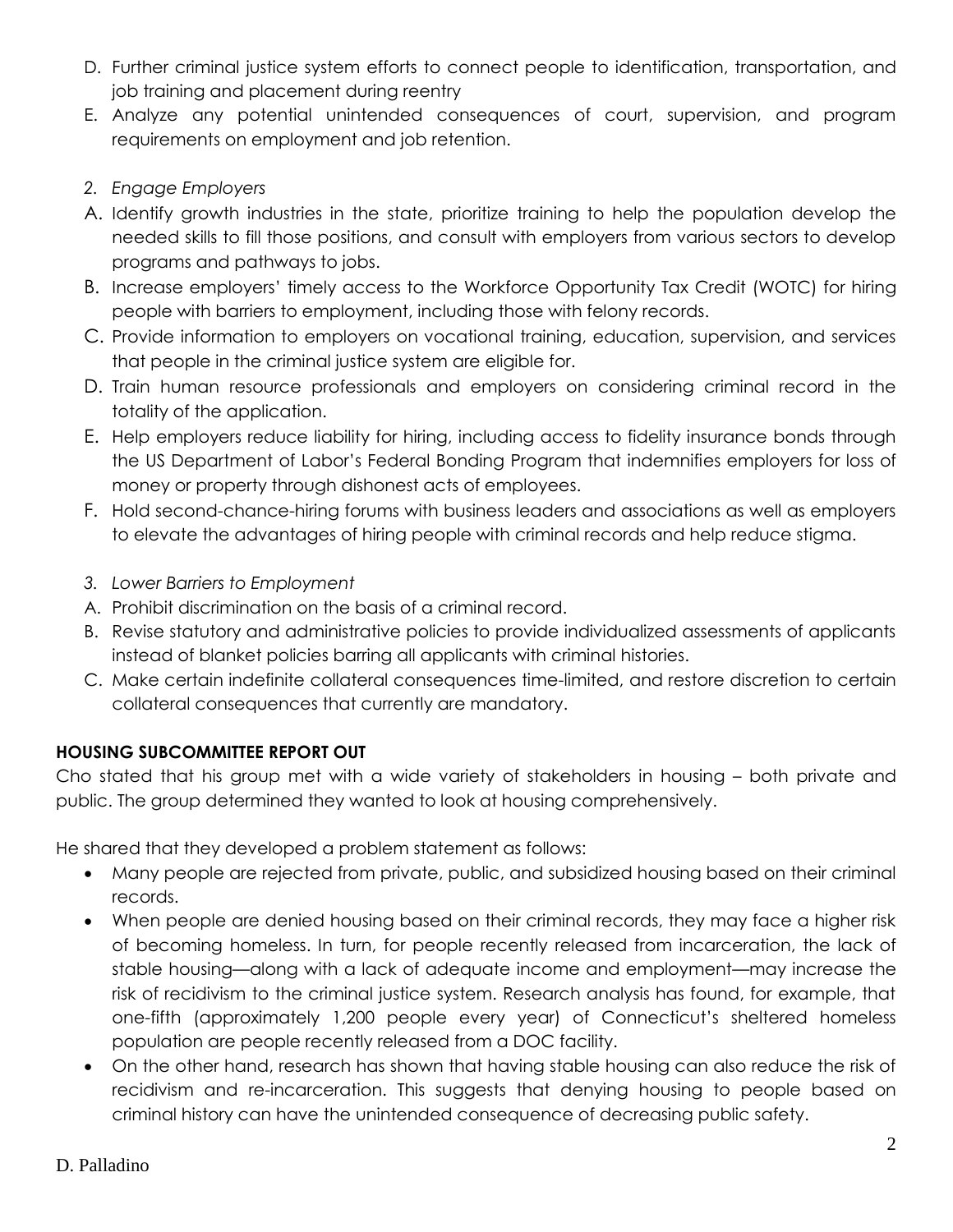- Landlords, property managers, and housing agencies use tenant screening and selection policies as a way to mitigate their risk of lease violations, such as non-payment of rent, and associated financial losses, as well as ensuring the safety of other tenants and neighbors.
- However, studies have shown that criminal history in and of itself is a poor predictor of tenancy outcomes, and that criminal histories alone are not necessarily those with the highest risk of reoffense.
- HUD has also issued guidance indicating that "blanket" housing denials based on criminal history may constitute discrimination under the Fair Housing Act (https://www.hud.gov/sites/documents/HUD\_OGCGUIDAPPFHASTANDCR.PDF). Based on this, many landlords, property managers, and housing agencies have been seeking ways to conduct more nuanced tenant screening using individualized assessments that take into account criminal history along with other factors.
- Improved tenant screening and selection policies are needed that reduce denials solely on the basis of criminal history, while enabling landlords, property managers, and housing agencies to mitigate their financial and legal risks.
- It should also be noted that even after barriers to housing based on criminal history are reduced, many people with criminal records will continue to face a lack of housing options due to the lack of affordable housing options.

He also said that the group determined their goals and the scope of the subcommittee as follows:

- This subcommittee is charged to review existing research, data, practices, and policies in order to identify ways to reduce denials to housing and housing assistance based on criminal records, while recognizing the need for landlords and housing managers to mitigate risks. These ways can include policy and legislative changes, new practices, improved training, and new technologies.
- The scope of this review includes private rental housing, public housing, and other publiclysubsidized (low-income and affordable) housing, as well as the laws, regulations, policies, and practices covering tenant screening and selection. While criminal history may also be a barrier in home mortgages and homeownership, this subcommittee will focus primarily on rental housing and various state, federal, and local housing assistance programs.
- The scope of this subcommittee will be to review and recommend changes and improvements to laws, policies, and practices that can reduce housing denials based on criminal history. This subcommittee acknowledges that housing affordability continues to be a significant challenge for people with criminal records and formerly incarcerated people and should receive attention from policymakers. However, addressing the lack of affordable housing for people with criminal records is not within the scope of this subcommittee and council.
- Some of the policies and regulations that govern tenant screening and selection are federal; the scope of this subcommittee is to focus on the policies, regulations, and practices at the state and local/municipal levels, as well as by the private housing sector.

 By February 2020, this subcommittee will help inform the Council's report that includes research findings; a scan of existing laws, regulations, policies and practices; and a set of recommendations for the full Council. (NOTE: The subcommittee is not a decision-making body; our charge is simply to make recommendations to the full Council.)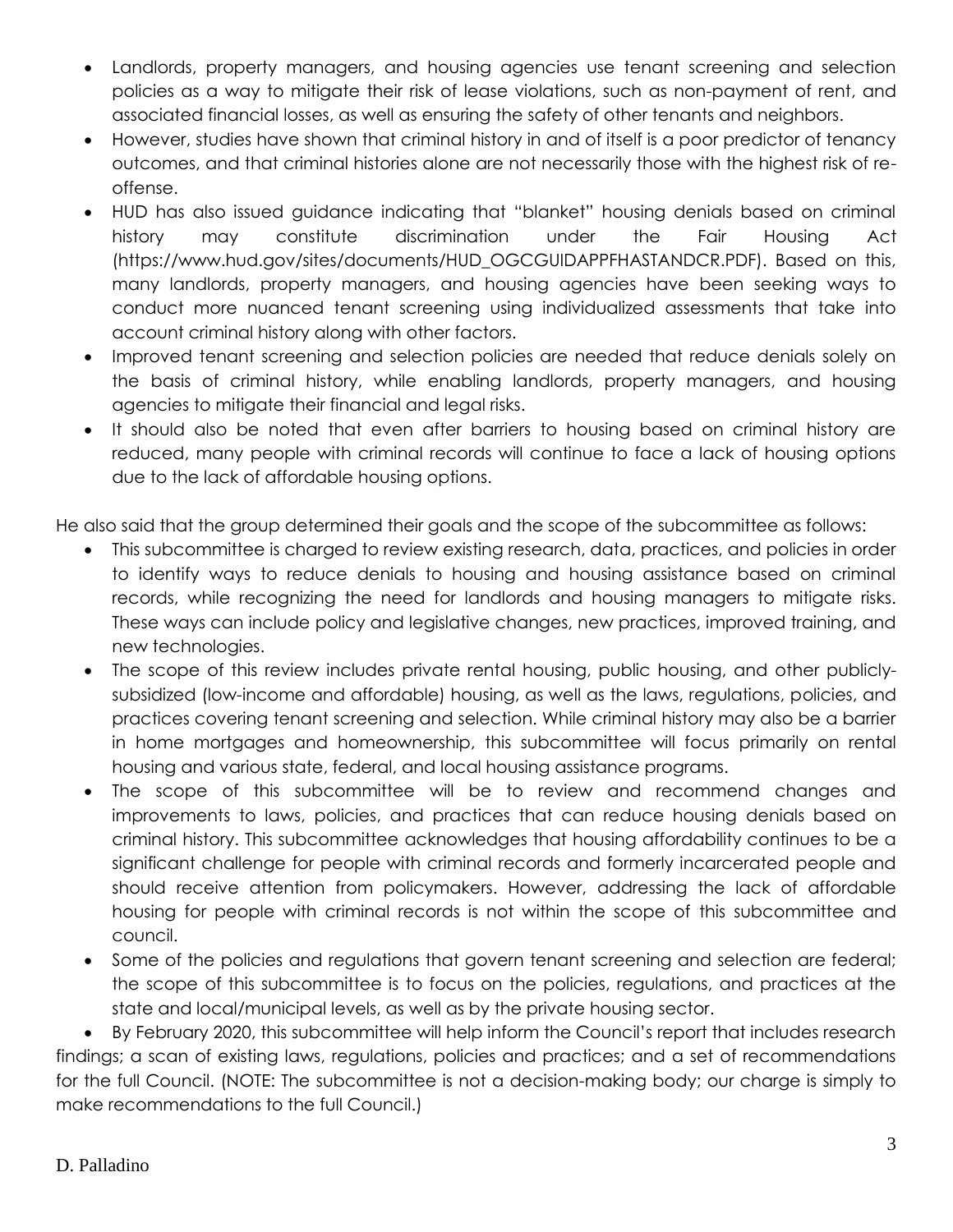#### **RESARCH SUBCOMMITTEE REPORT OUT**

Clark stated that his subcommittee had outlined their goals:

- Utilize existing and ongoing research to define the impact of collateral consequences of a criminal conviction on residents in the State of Connecticut. o Guiding document: National Inventory of Collateral Consequences
- Determine the efficacy of collateral consequences relative to the goals of the justice system: deterrence, punishment, rehabilitation and incapacitation. o Guiding Document: June 2019 US Commission on Human Rights Report and Recommendations on Collateral Consequences
- Catalogue existing state and local legislative and administrative efforts to impact this issue.
- Work with the Housing and Employment Subcommittees to provide a collaborative system of defining relative scopes and goals, as well as reporting back to the full Council.
- Provide legislative and/or administrative recommendations to the full Council.

# **DISCUSSION: NEXT STEPS**

Following reports from subcommittees, the Co-Chairs opened up the meeting for discussion amongst members.

Corbett stated that the Council needs to think about risk mitigation in housing and employment and the relationship between those two things.

Oyanadel asked Pelka if the Employment Subcommittee would be pursuing Clean Slate legislation. Pelka then said that was looking to reenergize previous efforts including the bill from the previous session that did not pass into law. He cited that the previous proposal had issues including a large fiscal note and technology barriers.

Medina said that he was concerned about parts of the general conversation that focused on which people deserve or do not deserve access to reform. He cautioned the Council to be careful not to leave people behind. Medina also said that even with Clean Slate legislation the Judicial Branch will erase your record, but information about one's record can still be found on internet search engines.

Bain stated that many are not aware of what formerly incarcerated people need because that population is often not engaged in the process. They are often already getting job readiness training, but need an actual job when they are released. She added that she should not be the only formerly incarcerated person at this table and that there should be many more present at these meetings.

Porter said that the state is missing out on a lot of revenue because when people are released and gainfully employed, they participate in the local economy. She also asked if the Employment Subcommittee had looked at standards for human resource professionals.

Pelka responded by saying that the Society of Human Resource Managers provides tips on to conduct individualized assessments and that there are other national movements to revamp the way HR professionals approach the hiring process for formerly incarcerated applicants.